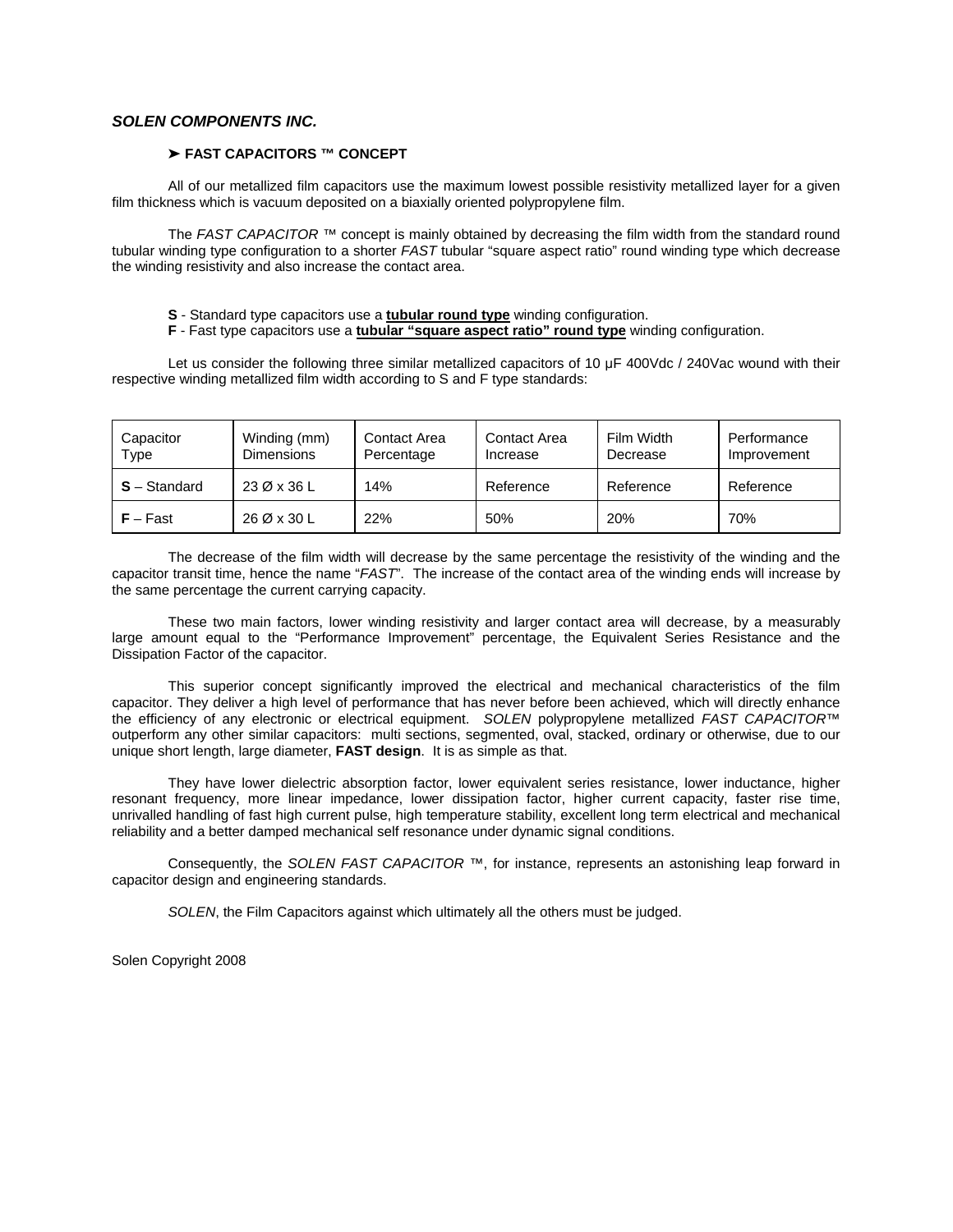# **SOLEN INC.**

# **FAST CAPACITORS METALLIZED POLYPROPYLENE**

# **! GENERAL INFORMATION**

| Type              | : Metallized Film Capacitor.                             |
|-------------------|----------------------------------------------------------|
| <b>Dielectric</b> | : Polypropylene Film.                                    |
| Electrodes        | : Aluminum Metallized, Vacuum Deposited.                 |
| Construction      | : Round Tubular "Square Aspect Ratio" Type, Axial Leads. |
| Winding           | : Bifilar Extended Metallized Film.                      |
| Contact           | : Non-Inductive, Zinc Thermally Sprayed Extended Film.   |
| Coating           | : Black Plastic Tape Wrapped, Grey Epoxy Resin Sealed.   |
| Leads             | : Tinned Plated Oxygen Free Pure Copper.                 |

# **! TECHNICAL DATA**

| Capacitance Range/Tolerance<br>Dielectric Constant                                           | : 0.1  330 $\mu$ F, E 24 series, $\pm$ 5 %, $\pm$ 2 %. (see specifications for details)<br>: 2.1 $\varepsilon$ <sub>r</sub> , non-polar dielectric. |  |  |  |  |  |  |  |
|----------------------------------------------------------------------------------------------|-----------------------------------------------------------------------------------------------------------------------------------------------------|--|--|--|--|--|--|--|
| Dielectric Absorption Factor                                                                 | : ≤ .05 % @ 20 °C.                                                                                                                                  |  |  |  |  |  |  |  |
| <b>Equivalent Series Resistance</b>                                                          | : Extremely low. (see specifications for details)                                                                                                   |  |  |  |  |  |  |  |
| <b>Self Inductance</b>                                                                       | : $\leq$ 12 nH with 6 mm leads.                                                                                                                     |  |  |  |  |  |  |  |
| <b>Dissipation Factor</b>                                                                    | : Extremely low. (see specifications for details)                                                                                                   |  |  |  |  |  |  |  |
| <b>Insulation Resistance</b>                                                                 | : ≥ 100.000 MΩ @ 20 °C.                                                                                                                             |  |  |  |  |  |  |  |
| Temperature Coefficient                                                                      | : -200 $\times$ 10 <sup>-6</sup> / °C.                                                                                                              |  |  |  |  |  |  |  |
| Temperature Range                                                                            | : -25 °C to +85 °C.                                                                                                                                 |  |  |  |  |  |  |  |
| Test Voltage                                                                                 | $: 1.5 \times Vr$ for 5 sec.                                                                                                                        |  |  |  |  |  |  |  |
| <b>Rated Voltage</b>                                                                         | : PA = $250$ Vdc/150Vac, PB = $400$ Vdc/250Vac, PPE = $630$ Vdc/330Vac                                                                              |  |  |  |  |  |  |  |
| Dielectric Thickness                                                                         | : PA = 4 $\mu$ m,<br>$PPE = 6 \mu m$<br>$PB = 5 \mu m$                                                                                              |  |  |  |  |  |  |  |
| Metal Lavers Thickness                                                                       | $PPE = 0.02 \mu m$<br>: PA = $.03 \mu m$ ,<br>$PB = 0.04 \mu m$ ,                                                                                   |  |  |  |  |  |  |  |
| Metal Layers Conductivity                                                                    | : PA = 1.5 - 3 $\Omega$ / cm <sup>2</sup> PB = 1 - 2 $\Omega$ / cm <sup>2</sup> PPE = 2 - 4 $\Omega$ / cm <sup>2</sup>                              |  |  |  |  |  |  |  |
| Leads Diameter<br>$: 0.8, 1.0, 1.2, 1.5$ mm $\varnothing$ . (see specifications for details) |                                                                                                                                                     |  |  |  |  |  |  |  |

# **! FEATURE**

Special Tubular "Square Aspect Ratio" Type Construction. High Conductivity Metallization. Soldered Lead Termination. High Current Capacity. High Frequency and Temperature Stability. Excellent Long Term Electrical and Mechanical Reliability. No Short Term and / or Long Term Signal Aberration. Unrivaled Handling of Fast High Current Pulse.

## **! ELECTRICAL PERFORMANCE**

Very Low Dielectric Absorption Factor. Very Low Equivalent Series Resistance. Very Low Inductance. Very High Resonant Frequency. Ultra Linear Impedance Characteristics. Very Low Dissipation Factor. Very High Insulation Resistance.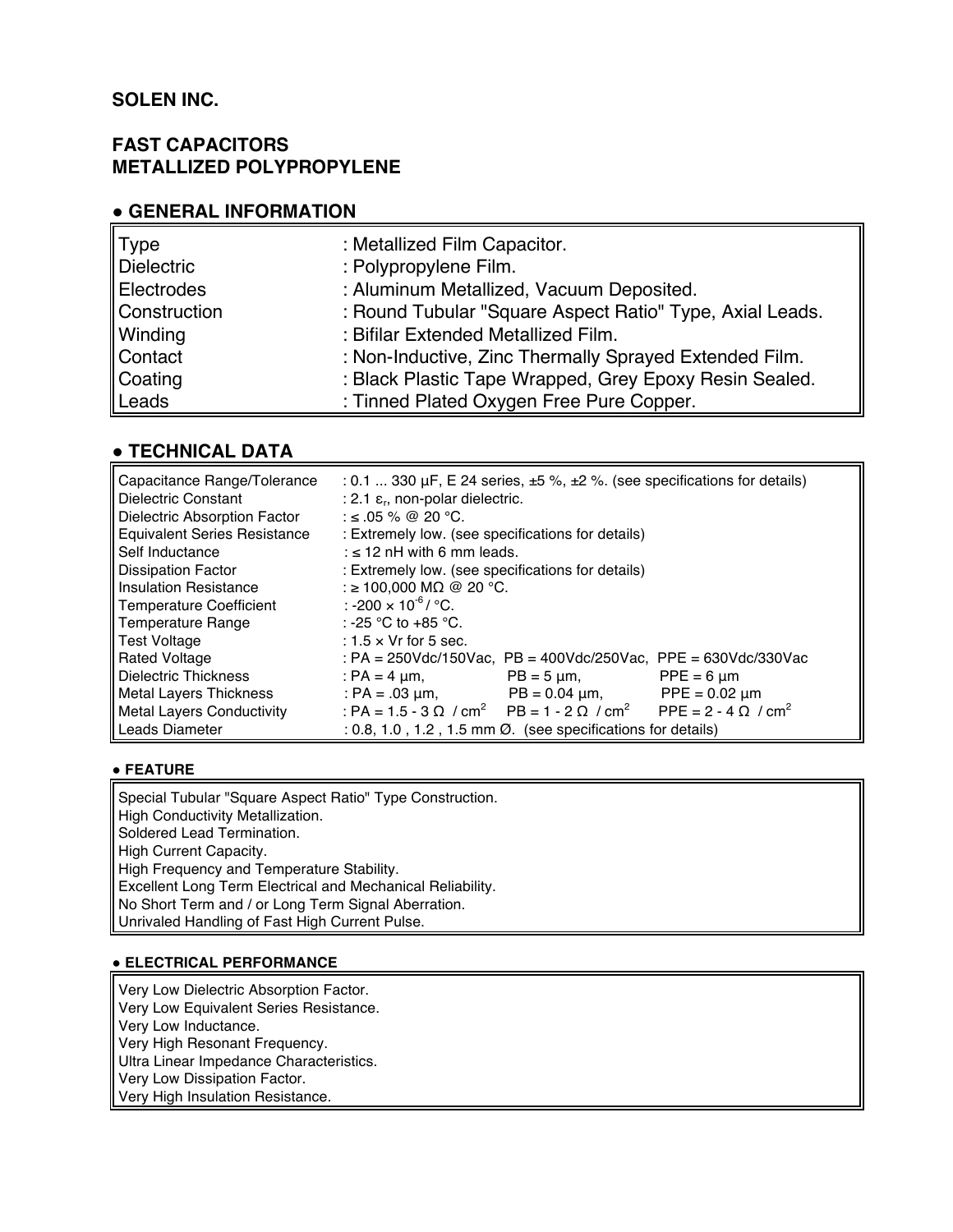# METALLIZED POLYPROPYLENE

PA 250Vdc/150Vac PB 400 Vdc/250Vac

| P/N                                                                                                            | Capacitance/DF                                                                                                          |                                                                      | хL                                                                                                                                                                 | x l                                                                                                                                                            |
|----------------------------------------------------------------------------------------------------------------|-------------------------------------------------------------------------------------------------------------------------|----------------------------------------------------------------------|--------------------------------------------------------------------------------------------------------------------------------------------------------------------|----------------------------------------------------------------------------------------------------------------------------------------------------------------|
| PA100<br><b>PA110</b><br><b>PA120</b><br><b>PA130</b><br>PA150<br>PA160<br>PA180<br><b>PA200</b>               | 1.0<br>mfd<br>1.1<br>mfd<br>1.2<br>mfd<br>1.3<br>mfd<br>1.5<br>mfd<br>1.6<br>mfd<br>1.8<br>mfd<br>2.0<br>mfd            | .0001<br>.0001<br>.0001<br>.0001<br>.0001<br>.0001<br>.0001<br>.0001 | 22<br>11<br>X<br>11<br>22<br>X<br>11<br>22<br>$\bar{x}$<br>12<br>22<br>X<br>13<br>22<br>X<br>13<br>22<br>$\bar{x}$<br>22<br>14<br>X<br>13<br>27<br>X               | 0.8<br>30<br>X<br>0.8<br>30<br>X<br>0.8<br>30<br>X<br>0.8<br>30<br>X<br>30<br>0.8<br>X<br>0.8<br>30<br>X<br>0.8<br>30<br>X<br>0.8<br>30<br>$\bar{x}$           |
| <b>PA220</b><br><b>PA240</b><br><b>PA270</b><br><b>PA300</b><br><b>PA330</b><br>PA360<br>PA390<br><b>PA430</b> | 2.2<br>mfd<br>2.4<br>mfd<br>2.7<br>mfd<br>3.0<br>mfd<br>3.3<br>mfd<br>3.6<br>mfd<br>3.9<br>mfd<br>4.3<br>mfd            | .0001<br>.0001<br>.0001<br>.0001<br>.0002<br>.0002<br>.0002<br>.0002 | 27<br>13<br>X<br>14<br>27<br>X<br>27<br>15<br>X<br>15<br>27<br>X<br>16<br>28<br>X<br>28<br>16<br>X<br>17<br>28<br>X<br>18<br>28<br>X                               | 30<br>0.8<br>Х<br>0.8<br>30<br>X<br>0.8<br>30<br>X<br>30<br>0.8<br>X<br>30<br>0.8<br>X<br>30<br>0.8<br>X<br>30<br>0.8<br>X<br>0.8<br>30<br>X                   |
| PA470<br><b>PA510</b><br>PA560<br>PA620<br><b>PA680</b><br><b>PA750</b><br><b>PA820</b><br>PA910               | 4.7<br>mfd<br>5.1<br>mfd<br>5.6<br>mfd<br>6.2<br>mfd<br>6.8<br>mfd<br>7.5<br>mfd<br>8.2<br>mfd<br>9.1<br>mfd            | .0002<br>.0002<br>.0002<br>.0002<br>.0003<br>.0003<br>.0003<br>.0003 | 19<br>28<br>X<br>17<br>32<br>X<br>18<br>32<br>X<br>19<br>32<br>X<br>20<br>32<br>X<br>21<br>33<br>X<br>21<br>33<br>$\bar{x}$<br>23<br>33<br>X                       | 30<br>0.8<br>х<br>0.8<br>30<br>X<br>0.8<br>35<br>X<br>0.8<br>35<br>X<br>35<br>0.8<br>X<br>0.8<br>35<br>X<br>1.0<br>35<br>$\bar{x}$<br>35<br>1.0<br>X           |
| PA1000<br>PA1100<br>PA1200<br>PA1300<br>PA1500<br>PA1600<br>PA1800<br>PA2000                                   | mfd<br>10<br>11<br>mfd<br>12<br>mfd<br>13<br>mfd<br>15<br>mfd<br>16<br>mfd<br>18<br>mfd<br>20<br>mfd                    | .0003<br>.0003<br>.0004<br>.0004<br>.0004<br>.0004<br>.0004<br>.0004 | 24<br>33<br>X<br>22<br>38<br>X<br>23<br>38<br>X<br>24<br>38<br>X<br>26<br>38<br>X<br>27<br>38<br>X<br>26<br>43<br>X<br>28<br>43<br>X                               | 1.0<br>35<br>Х<br>1.0<br>35<br>X<br>1.0<br>35<br>X<br>1.0<br>35<br>X<br>1.0<br>35<br>X<br>1.0<br>35<br>X<br>1.0<br>40<br>X<br>40<br>1.0<br>X                   |
| PA2200<br>PA2400<br>PA2700<br>PA3000<br>PA3300<br>PA3600<br>PA3900<br>PA4300<br>-----                          | 22<br>mfd<br>24<br>mfd<br>27<br>mfd<br>30<br>mfd<br>33<br>mfd<br>36<br>mfd<br>39<br>mfd<br>mfd<br>43<br>$- - - - - - -$ | .0005<br>.0005<br>.0005<br>.0006<br>.0006<br>.0007<br>.0007<br>.0008 | 29<br>43<br>X<br>30<br>43<br>х<br>32<br>43<br>х<br>31<br>$\mathbf x$<br>48<br>33<br>48<br>X<br>34<br>48<br>$\mathbf x$<br>36<br>48<br>X<br>37<br>$\mathbf x$<br>48 | 1.0<br>40<br>X<br>$1.0\,$<br>40<br>х<br>1.0<br>40<br>х<br>$1.0$<br>45<br>X<br>1.0<br>45<br>X<br>1.0<br>45<br>$\mathbf x$<br>$1.0$<br>45<br>Х<br>1.0<br>45<br>X |
| PA4700<br>PA5100<br>PA5600<br>PA6200<br>PA6800<br>PA7500<br>PA8200<br>PA9100                                   | 47<br>mfd<br>51<br>mfd<br>mfd<br>56<br>62<br>mfd<br>68<br>mfd<br>75<br>mfd<br>82<br>mfd<br>91<br>mfd                    | .0008<br>.0009<br>.0009<br>.001<br>.001<br>.001<br>.001<br>.001      | 37<br>53<br>х<br>38<br>53<br>X<br>40<br>X<br>41<br>60<br>X<br>43<br>60<br>X<br>44<br>60<br>$\mathbf x$<br>46<br>$\mathbf x$<br>60<br>60<br>49<br>$\mathbf x$       | 1.2<br>45<br>х<br>1.2<br>45<br>X<br>1.2<br>53<br>45<br>х<br>1.2<br>45<br>X<br>1.2<br>45<br>X<br>1.2<br>45<br>$\mathbf x$<br>1.2<br>45<br>X<br>1.2<br>45<br>X   |
|                                                                                                                | PA10000 100 mfd .001                                                                                                    |                                                                      | 49 x 65                                                                                                                                                            | $1.6 \times 55$                                                                                                                                                |

FAST CAPACITORS Dissipation Factor (%) ±10%<br>METALLIZED POLYPROPYLENE DISSIPATION Dimensions (mm) ±10%

| $\rm P/N$         | $Capacitance/DF \qquad \qquad x \text{ L}$ |                        |                               |                              | x 1 |              | P/N Capacitance/DF x L                                  |                      |                  |       | x 1                      |  |
|-------------------|--------------------------------------------|------------------------|-------------------------------|------------------------------|-----|--------------|---------------------------------------------------------|----------------------|------------------|-------|--------------------------|--|
| PA100             | 1.0 mfd .0001                              |                        |                               | $11 \times 22$ 0.8 x 30      |     | PB100        | 1.0 mfd .0001 12 x 22                                   |                      |                  |       | $0.8 \times 30$          |  |
| PA110             | 1.1 mfd .0001                              |                        | 11 x 22                       | $0.8 \times 30$              |     | PB110        | 1.1 mfd .0001                                           |                      | 14 x 22          |       | $0.8 \times 30$          |  |
| PA120             | 1.2 mfd .0001                              |                        | 11 x 22                       | $0.8 \times 30$              |     | PB120        | 1.2 mfd .0001                                           |                      | 14 x 22          |       | $0.8 \times 30$          |  |
| PA130             | 1.3 mfd .0001                              |                        | $12 \times 22$                | $0.8 \times 30$              |     | PB130        | 1.3 mfd .0001                                           |                      | $15 \times 22$   |       | $0.8 \times 30$          |  |
| PA150             | 1.5 mfd .0001                              |                        | 13 x 22                       | $0.8 \times 30$              |     | <b>PB150</b> | 1.5 mfd .0001                                           |                      | $14 \times 27$   |       | $0.8 \times 30$          |  |
| PA160             | 1.6 mfd .0001                              |                        | 13 x 22                       | $0.8 \times 30$              |     | PB160        | 1.6 mfd .0001                                           |                      | 14 x 27          |       | $0.8 \times 30$          |  |
| PA180             | 1.8 mfd .0001                              |                        | 14 x 22                       | $0.8 \times 30$              |     | PB180        | 1.8 mfd .0001 15 x 27                                   |                      |                  |       | $0.8 \times 30$          |  |
| PA200             | 2.0 mfd .0001                              |                        |                               | 13 x 27 0.8 x 30             |     | PB200        | 2.0 mfd .0001 16 x 27                                   |                      |                  |       | $0.8 \times 30$          |  |
|                   |                                            |                        |                               |                              |     | -----------  |                                                         |                      |                  |       |                          |  |
| PA220             | 2.2 mfd .0001 13 x 27                      |                        |                               | $0.8 \times 30$              |     | PB220        | 2.2 mfd .0001 16 x 27                                   |                      |                  |       | $0.8 \times 30$          |  |
| PA240             | 2.4 mfd .0001                              |                        | 14 x 27                       | $0.8 \times 30$              |     | PB240        | 2.4 mfd .0001                                           |                      | 16 x 28          |       | $0.8 \times 30$          |  |
| PA270             | 2.7 mfd .0001                              |                        | 15 x 27                       | $0.8 \times 30$              |     | PB270        | 2.7 mfd .0001                                           |                      | $17 \times 28$   |       | $0.8 \times 30$          |  |
| PA300             | 3.0 mfd .0001                              |                        | 15 x 27                       | $0.8 \times 30$              |     | PB300        | 3.0 mfd .0001                                           |                      | 18 x 28          |       | $0.8 \times 30$          |  |
| PA330             | 3.3 mfd .0002                              |                        | 16 x 28                       | $0.8 \times 30$              |     | PB330        | 3.3 mfd .0002                                           |                      | $17 \times 33$   |       | $0.8 \times 35$          |  |
| PA360             | 3.6 mfd .0002                              |                        | 16 x 28                       | $0.8 \times 30$              |     | PB360        | 3.6 mfd .0002                                           |                      | 18 x 33          |       | $0.8 \times 35$          |  |
| PA390             | 3.9 mfd .0002                              |                        | 17 x 28                       | $0.8 \times 30$              |     | PB390        | 3.9 mfd .0002 18 x 33                                   |                      |                  |       | $0.8 \times 35$          |  |
| PA430             | 4.3 mfd .0002                              |                        | 18 x 28                       | $0.8 \times 30$              |     | PB430        | 4.3 mfd .0002 19 x 33                                   |                      |                  |       | $0.8 \times 35$          |  |
| PA470             | --------------<br>4.7 mfd .0002            |                        | ------------------<br>19 x 28 | $0.8 \times 30$              |     | PB470        | --------------------------------------<br>4.7 mfd .0002 |                      | 20 x 33          |       | $1.0 \times 35$          |  |
| PA510             | 5.1 mfd .0002                              |                        | 17 x 32                       | $0.8 \times 30$              |     | PB510        | 5.1 mfd .0002                                           |                      | 21 x 33          |       | $1.0 \times 35$          |  |
| PA560             | 5.6 mfd .0002                              |                        | 18 x 32                       | $0.8 \times 35$              |     | PB560        | 5.6 mfd .0002                                           |                      | 22 x 33          |       | $1.0 \times 35$          |  |
| PA620             | 6.2 mfd .0002                              |                        | 19 x 32                       | $0.8 \times 35$              |     | PB620        | 6.2 mfd .0002                                           |                      | 23 x 33          |       | $1.0 \times 35$          |  |
| PA680             | 6.8 mfd .0003                              |                        | 20 x 32                       | $0.8 \times 35$              |     | PB680        | 6.8 mfd .0003                                           |                      | 24 x 33          |       | $1.0 \times 35$          |  |
| PA750             | 7.5 mfd .0003                              |                        | 21 x 33                       | $0.8 \times 35$              |     | PB750        | 7.5 mfd .0003                                           |                      | 25 x 33          |       | $1.0 \times 35$          |  |
| PA820             | 8.2 mfd .0003                              |                        | $21 \times 33$                | $1.0 \times 35$              |     | PB820        | 8.2 mfd .0003                                           |                      | 24 x 38          |       | $1.0 \times 35$          |  |
| PA910             | 9.1 mfd .0003 23 x 33 1.0 x 35             |                        |                               |                              |     | PB910        | 9.1 mfd .0003 25 x 38 1.0 x 35                          |                      |                  |       |                          |  |
|                   |                                            |                        |                               |                              |     |              |                                                         |                      |                  |       |                          |  |
| PA1000            | 10 mfd                                     | .0003                  | 24 x 33                       | $1.0 \times 35$              |     | PB1000       | 10 mfd                                                  | .0003                | 26 x 38          |       | $1.0 \times 35$          |  |
| PA1100            | 11 mfd                                     | .0003                  | 22 x 38                       | $1.0 \times 35$              |     | PB1100       | 11 mfd                                                  | .0003                | 28 x 38          |       | $1.0 \times 35$          |  |
| PA1200            | 12 mfd                                     | .0004                  | 23 x 38                       | $1.0 \times 35$              |     | PB1200       | 12 mfd                                                  | .0004                | 29 x 38          |       | $1.0 \times 35$          |  |
| PA1300            | 13 mfd                                     | .0004                  | 24 x 38                       | $1.0 \times 35$              |     | PB1300       | 13 mfd                                                  | .0004                | 27 x 45          |       | $1.0 \times 40$          |  |
| PA1500            | 15 mfd                                     | .0004                  | 26 x 38                       | $1.0 \times 35$              |     | PB1500       | 15 mfd                                                  | .0004                | 29 x 45          |       | $1.0 \times 45$          |  |
| PA1600            | 16 mfd                                     | .0004                  | 27 x 38                       | $1.0 \times 35$              |     | PB1600       | 16 mfd                                                  | .0004                | 29 x 45          |       | $1.0 \times 40$          |  |
| PA1800            | 18 mfd                                     | .0004                  | 26 x 43                       | $1.0 \times 40$              |     | PB1800       | 18 mfd                                                  | .0004                | 31 x 45          |       | $1.0 \times 40$          |  |
| PA2000            | 20 mfd                                     | $.0004$ 28 $\times$ 43 |                               | $1.0 \times 40$              |     | PB2000       | 20 mfd                                                  | .0004                | 33 x 45 1.0 x 40 |       |                          |  |
|                   | ----------------------------------         |                        |                               |                              |     | -----------  |                                                         | _______________      |                  |       | ---------                |  |
| PA2200            | 22 mfd .0005 29 x 43 1.0 x 40              |                        |                               |                              |     |              | PB2200 22 mfd .0005 34 x 45 1.0 x 40                    |                      |                  |       |                          |  |
|                   | PA2400 24 mfd .0005 30 x 43 1.0 x 40       |                        |                               |                              |     |              | PB2400 24 mfd .0005 36 x 45 1.0 x 40                    |                      |                  |       |                          |  |
| PA2700            | 27 mfd                                     | .0005                  | 32 x 43                       | $1.0 \times 40$              |     | PB2700       | 27 mfd                                                  | .0005                | $34 \times 53$   |       | $1.2 \times 45$          |  |
| PA3000            | 30 mfd                                     | .0006                  | 31 x 48                       | $1.0 \times 45$              |     | PB3000       | 30 mfd                                                  | .0006                | 36 x 53          |       | $1.2 \times 45$          |  |
| PA3300            | 33 mfd                                     | .0006                  | 33 x 48                       | $1.0 \times 45$              |     | PB3300       | 33 mfd                                                  | .0006                | 38 x 53          |       | $1.2 \times 45$          |  |
| PA3600            | 36 mfd                                     | .0007                  | 34 x 48                       | $1.0 \times 45$              |     | PB3600       | 36 mfd                                                  | .0007                | 40 x 53          |       | $1.2 \times 45$          |  |
| PA3900            | 39 mfd                                     | .0007                  | 36 x 48                       | $1.0 \times 45$              |     | PB3900       | 39 mfd                                                  | .0007                | 40 x 60          |       | $1.2 \times 45$          |  |
| PA4300            | 43 mfd                                     | .0008                  | 37 x 48                       | $1.0 \times 45$              |     | PB4300       | 43 mfd                                                  | .0008                | 42 x 60          |       | $1.2 \times 45$          |  |
| -------<br>PA4700 | $---$<br>47 mfd                            | ----------<br>.0008    | ---------<br>37 x 53          | ---------<br>$1.2 \times 45$ |     | PB4700       | ---------------<br>47 mfd                               | -----------<br>.0008 | 44 x 60          | $---$ | $---$<br>$1.2 \times 45$ |  |
| PA5100            | 51 mfd                                     | .0009                  | 38 x 53                       | $1.2 \times 45$              |     | PB5100       | 51 mfd                                                  | .0009                | 45 x 60          |       | $1.2 \times 45$          |  |
| PA5600            | 56 mfd                                     | .0009                  | 40 x 53                       | $1.2 \times 45$              |     | PB5600       | 56 mfd                                                  | .0009                | 45 x 60          |       | $1.6 \times 55$          |  |
| PA6200            | 62 mfd                                     | .001                   | 41 x 60                       | $1.2 \times 45$              |     | PB6200       | 62 mfd                                                  | .001                 | 47 x 65          |       | $1.6 \times 55$          |  |
| PA6800            | 68 mfd                                     | .001                   | 43 x 60                       | $1.2 \times 45$              |     | PB6800       | 68 mfd                                                  | .001                 | 49 x 65          |       | $1.6 \times 55$          |  |
| PA7500            | 75 mfd                                     | .001                   | 44 x 60                       | $1.2 \times 45$              |     | PB7500       | 75 mfd                                                  | .001                 | 52 x 65          |       | $1.6 \times 55$          |  |
| PA8200            | 82 mfd                                     | .001                   | 46 x 60                       | $1.2 \times 45$              |     | PB8200       | 82 mfd                                                  | .001                 | 54 x 65          |       | 1.6 x 55                 |  |
|                   |                                            | .001                   |                               |                              |     |              |                                                         |                      |                  |       |                          |  |
| PA9100            | 91 mfd                                     |                        | 49 x 60                       | $1.2 \times 45$              |     | PB9100       | 91 mfd                                                  | .001                 | 57 x 65          |       | $1.6 \times 55$          |  |
|                   | PA10000 100 mfd .001                       |                        | 49 x 65 1.6 x 55              |                              |     |              | PB10000 100 mfd .001                                    |                      | 56 x 72 1.6 x 55 |       |                          |  |